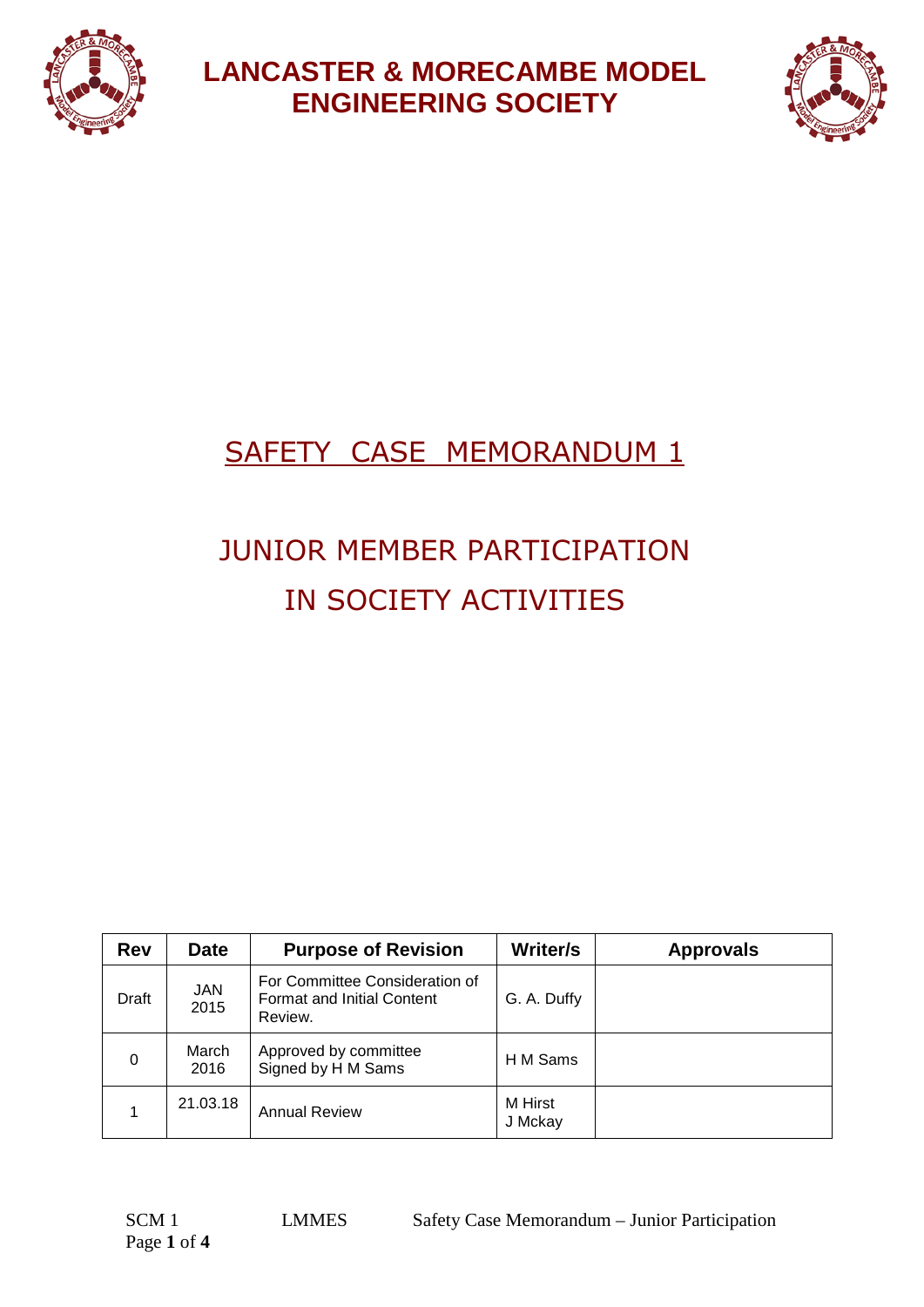



#### **Preface**

The Committee has decided to open the Society miniature railway activities to Junior Membership. As a consequence this document has been prepared by the Committee to record the perceived issues surrounding the safety of Junior Members within the activities of the miniature railway and to establish rules of behaviour and extent of permitted involvement for the Junior Member together with their Adult supervision.

The considerations herein take into account the minimum guidelines for Junior Members described in WM Insurance Brokers' letter dated 23rd September 2014 referencing Policy Number 901X476632/N054.

The decisions and constraints described herein shall be transcribed into Society rules, training guidelines and operating procedures.

#### **Definitions**

Junior Membership in the LMMES is divided into two age groups:

- **Group A** Those between 10 years of age up to and including the end the 15<sup>th</sup> year.
- **Group B** Those aged 16 years of age up the end of their 17<sup>th</sup> year.

Junior Members reaching the age of 18 years become eligible for Adult Membership.

Junior Members of both Groups are to be chaperoned by an adult when on Society facilities. The adult in question maybe a Society Member, or a Society Guest, responsible for the Junior Member.

#### **Responsibilities**

Identification of junior age? To be carried out by the OS on duty

Approved supervisors – Any parent or guardian. Can also be a member of the society if agreed with the parent or guardian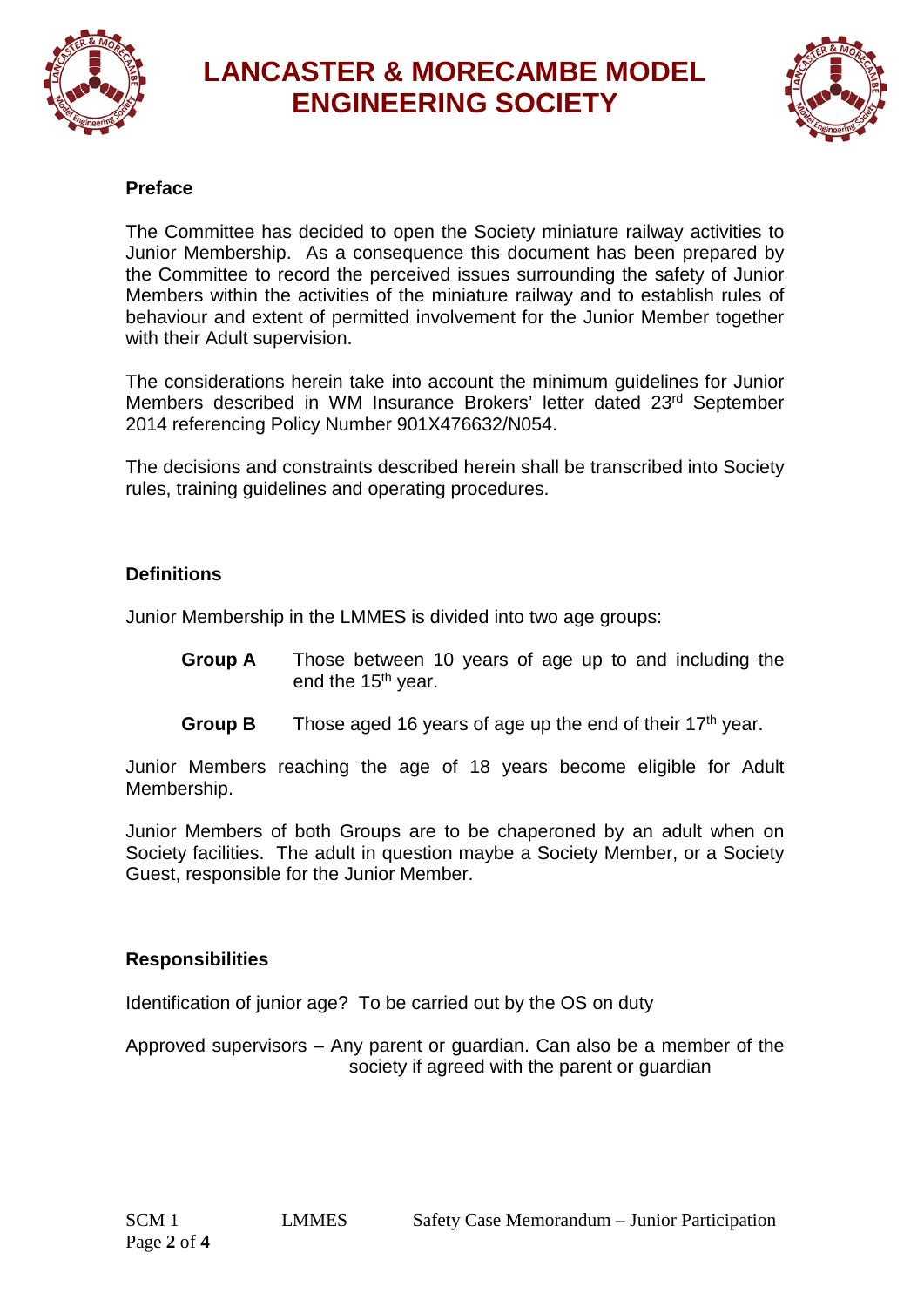



#### **Activities Review : considered by the committee**

A Junior Member taking part in any of the following activities shall be fully trained by an Adult Member before commencement of that activity and shall be supervised to the extent described in this review.

Guarding a Train

Manning the Level Crossing

Driving a Steam Locomotive

Driving an Electric Powered Locomotive

Driving a Combustion Engine Powered Locomotive

Driving a Steam Powered Vehicle

Manning the Signal Box

Station Master

Operating Garden Machinery

Workshop Tools and Machinery

Assisting in the Steaming Bays

Steam raising **Hydraulic Lift** Transporter

Handling of Liquid Petroleum Fuels and Gases